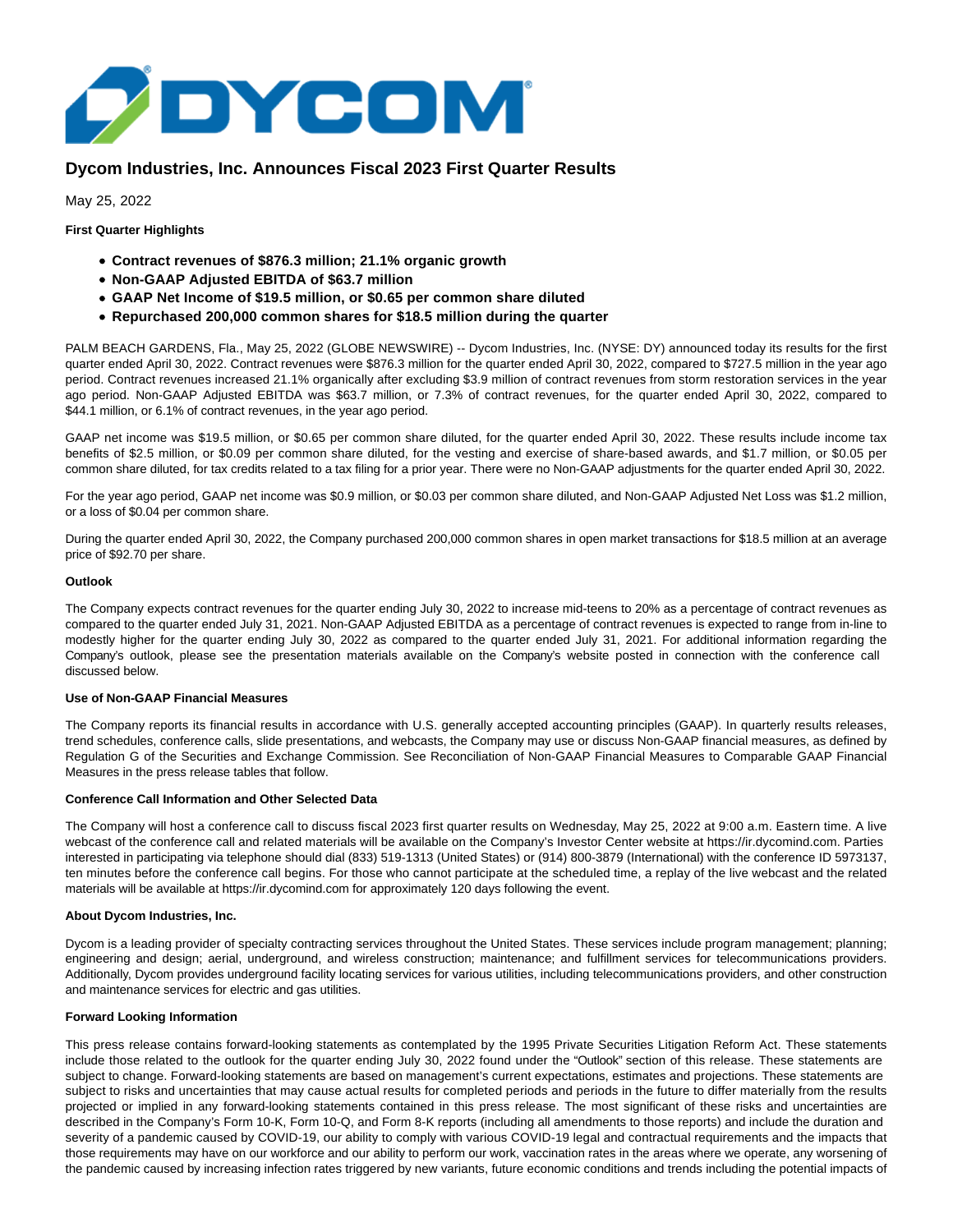an inflationary economic environment, customer capital budgets and spending priorities, the availability and cost of materials, equipment and labor necessary to perform our work, the adequacy of the Company's insurance and other reserves and allowances for doubtful accounts, whether the carrying value of the Company's assets may be impaired, the future impact of any acquisitions or dispositions, adjustments and cancellations of the Company's projects, the related impact to the Company's backlog from project cancellations, weather conditions, the anticipated outcome of other contingent events, including litigation, liquidity and other financial needs, the availability of financing, the Company's ability to generate sufficient cash to service its indebtedness, restrictions imposed by the Company's credit agreement, and the other risks and uncertainties detailed from time to time in the Company's filings with the Securities and Exchange Commission. The Company does not undertake any obligation to update forward-looking statements.

## **For more information, contact:**

Callie Tomasso, Investor Relations Email[: investorrelations@dycomind.com](https://www.globenewswire.com/Tracker?data=82qqO4Aabw4rDKb0ppDed3k9WELvsPCpTqt8nzni78y_YbF56hgPbeSosMkHU6BbGDQTt8AEELWhkBYbp5jjoFxiKjizr3cbQ4661qn41Ol8gBy9LNmzrGHLaOqhlB2H) Phone: (561) 627-7171

---Tables Follow---

## **DYCOM INDUSTRIES, INC. AND SUBSIDIARIES CONDENSED CONSOLIDATED BALANCE SHEETS (Dollars in thousands) Unaudited**

|                                                  | April 30, 2022 |    | January 29,<br>2022 |  |
|--------------------------------------------------|----------------|----|---------------------|--|
| <b>ASSETS</b>                                    |                |    |                     |  |
| Current assets:                                  |                |    |                     |  |
| \$<br>Cash and equivalents                       | 185,568        | \$ | 310,757             |  |
| Accounts receivable, net                         | 994,951        |    | 895,898             |  |
| Contract assets                                  | 33,646         |    | 24,539              |  |
| Inventories                                      | 94,067         |    | 81,291              |  |
| Income tax receivable                            | 14,537         |    | 12,729              |  |
| Other current assets                             | 47,182         |    | 30,876              |  |
| Total current assets                             | 1,369,951      |    | 1,356,090           |  |
| Property and equipment, net                      | 299,005        |    | 294,798             |  |
| Operating lease right-of-use assets              | 62,127         |    | 61,101              |  |
| Goodwill and other intangible assets, net        | 370,387        |    | 374,317             |  |
| Other assets                                     | 30,642         |    | 31,918              |  |
| \$<br><b>Total assets</b>                        | 2,132,112      | \$ | 2,118,224           |  |
| LIABILITIES AND STOCKHOLDERS' EQUITY             |                |    |                     |  |
| <b>Current liabilities:</b>                      |                |    |                     |  |
| \$<br>Accounts payable                           | 176,447        | \$ | 155,896             |  |
| Current portion of debt                          | 17,500         |    | 17,500              |  |
| <b>Contract liabilities</b>                      | 16,024         |    | 18,512              |  |
| Accrued insurance claims                         | 38,967         |    | 36,805              |  |
| Operating lease liabilities                      | 24,536         |    | 24,641              |  |
| Income taxes payable                             |                |    | 233                 |  |
| Other accrued liabilities                        | 122,207        |    | 128,209             |  |
| <b>Total current liabilities</b>                 | 395,681        |    | 381,796             |  |
| Long-term debt                                   | 819,311        |    | 823,251             |  |
| Accrued insurance claims - non-current           | 48,559         |    | 48,238              |  |
| Operating lease liabilities - non-current        | 37,486         |    | 36,519              |  |
| Deferred tax liabilities, net - non-current      | 57,794         |    | 55,674              |  |
| Other liabilities                                | 14,943         |    | 14,202              |  |
| <b>Total liabilities</b>                         | 1,373,774      |    | 1,359,680           |  |
| Total stockholders' equity                       | 758,338        |    | 758,544             |  |
| \$<br>Total liabilities and stockholders' equity | 2,132,112      | \$ | 2,118,224           |  |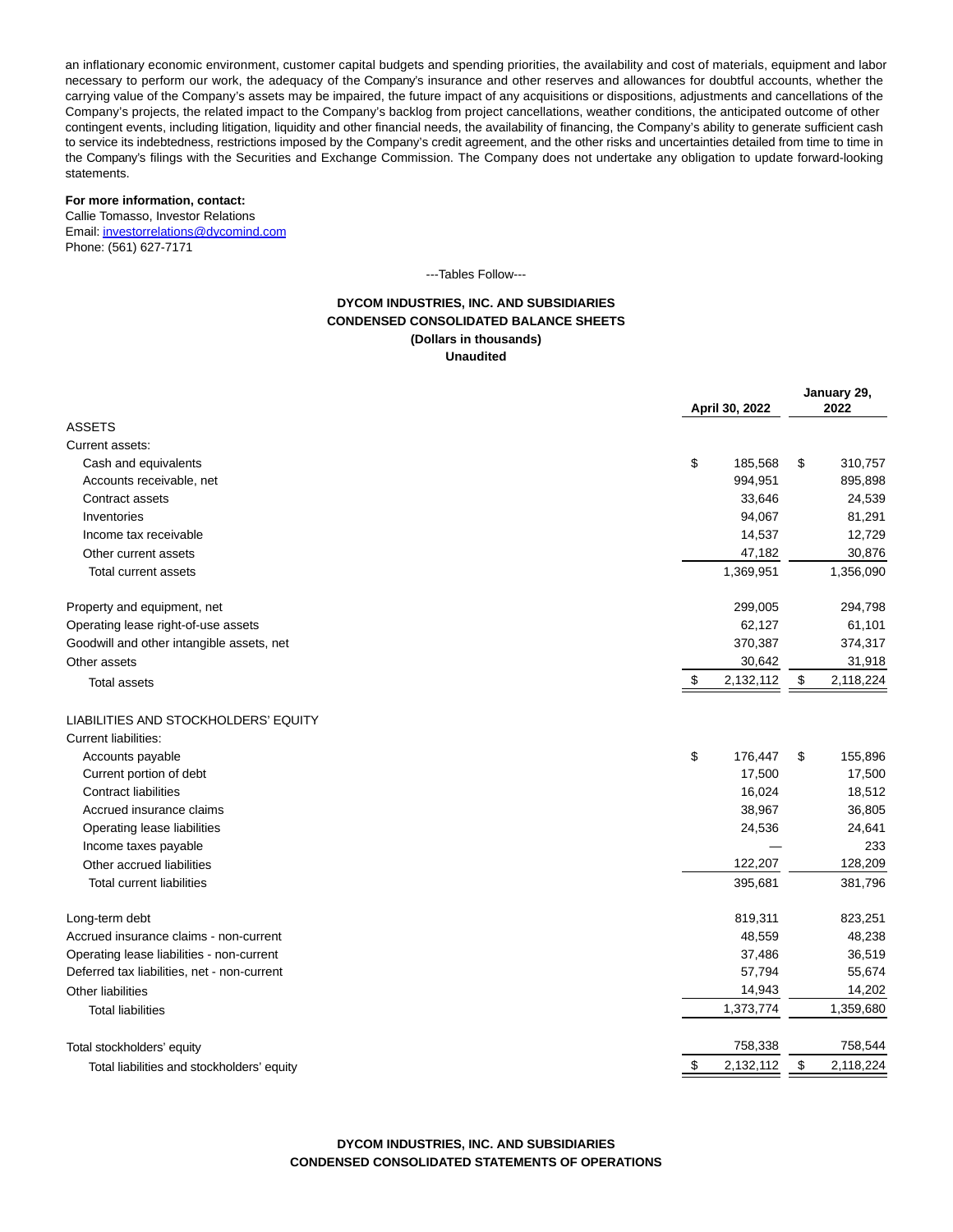## **(Dollars in thousands, except share amounts) Unaudited**

|                                                                   | Quarter<br><b>Ended</b><br>April 30, 2022 |            | Quarter<br><b>Ended</b><br>May 1, 2021 |            |
|-------------------------------------------------------------------|-------------------------------------------|------------|----------------------------------------|------------|
| Contract revenues                                                 | \$                                        | 876,300    | \$                                     | 727,497    |
| Costs of earned revenues, excluding depreciation and amortization |                                           | 745,730    |                                        | 620,011    |
| General and administrative <sup>1</sup>                           |                                           | 69,380     |                                        | 67,011     |
| Depreciation and amortization                                     |                                           | 36,637     |                                        | 39,079     |
| Total                                                             |                                           | 851,747    |                                        | 726,101    |
| Interest expense, net <sup>2</sup>                                |                                           | (9, 118)   |                                        | (5, 877)   |
| Loss on debt extinguishment <sup>3</sup>                          |                                           |            |                                        | (62)       |
| Other income, net                                                 |                                           | 4,795      |                                        | 2,717      |
| Income (loss) before income taxes                                 |                                           | 20,230     |                                        | (1,826)    |
| Provision (benefit) for income taxes <sup>4</sup>                 |                                           | 694        |                                        | (2,724)    |
| Net income                                                        | \$                                        | 19,536     | \$                                     | 898        |
| Earnings per common share:                                        |                                           |            |                                        |            |
| Basic earnings per common share                                   | \$                                        | 0.66       | \$                                     | 0.03       |
| Diluted earnings per common share                                 | - \$                                      | 0.65       | \$                                     | 0.03       |
| Shares used in computing earnings per common share:               |                                           |            |                                        |            |
| <b>Basic</b>                                                      |                                           | 29,638,833 |                                        | 30,675,625 |
| <b>Diluted</b>                                                    |                                           | 30,119,561 |                                        | 31,299,469 |

## **DYCOM INDUSTRIES, INC. AND SUBSIDIARIES RECONCILIATION OF NON-GAAP FINANCIAL MEASURES TO COMPARABLE GAAP FINANCIAL MEASURES (Dollars in thousands) Unaudited**

## **CONTRACT REVENUES, NON-GAAP ORGANIC CONTRACT REVENUES, AND GROWTH %'s**

|                              |    | <b>Contract</b><br><b>Revenues -</b><br><b>GAAP</b> |    | <b>Revenues</b><br>from storm<br>restoration<br>services |    | <b>Non-GAAP</b><br>- Organic<br><b>Contract</b><br>Revenues | <b>GAAP-</b><br>Organic<br>Growth % | <b>Non-GAAP</b><br>- Organic<br>Growth % |  |
|------------------------------|----|-----------------------------------------------------|----|----------------------------------------------------------|----|-------------------------------------------------------------|-------------------------------------|------------------------------------------|--|
| Quarter Ended April 30, 2022 | \$ | 876.300                                             |    | $\overbrace{\phantom{13333}}$                            |    | 876.300                                                     | 20.5%                               | 21.1%                                    |  |
| Quarter Ended May 1, 2021    | \$ | 727.497                                             | \$ | (3,869)                                                  | \$ | 723,628                                                     |                                     |                                          |  |

## **NET INCOME AND NON-GAAP ADJUSTED EBITDA**

| Quarter        | Quarter     |  |
|----------------|-------------|--|
| Ended          | Ended       |  |
| April 30, 2022 | May 1, 2021 |  |
|                |             |  |

Reconciliation of net income to Non-GAAP Adjusted EBITDA: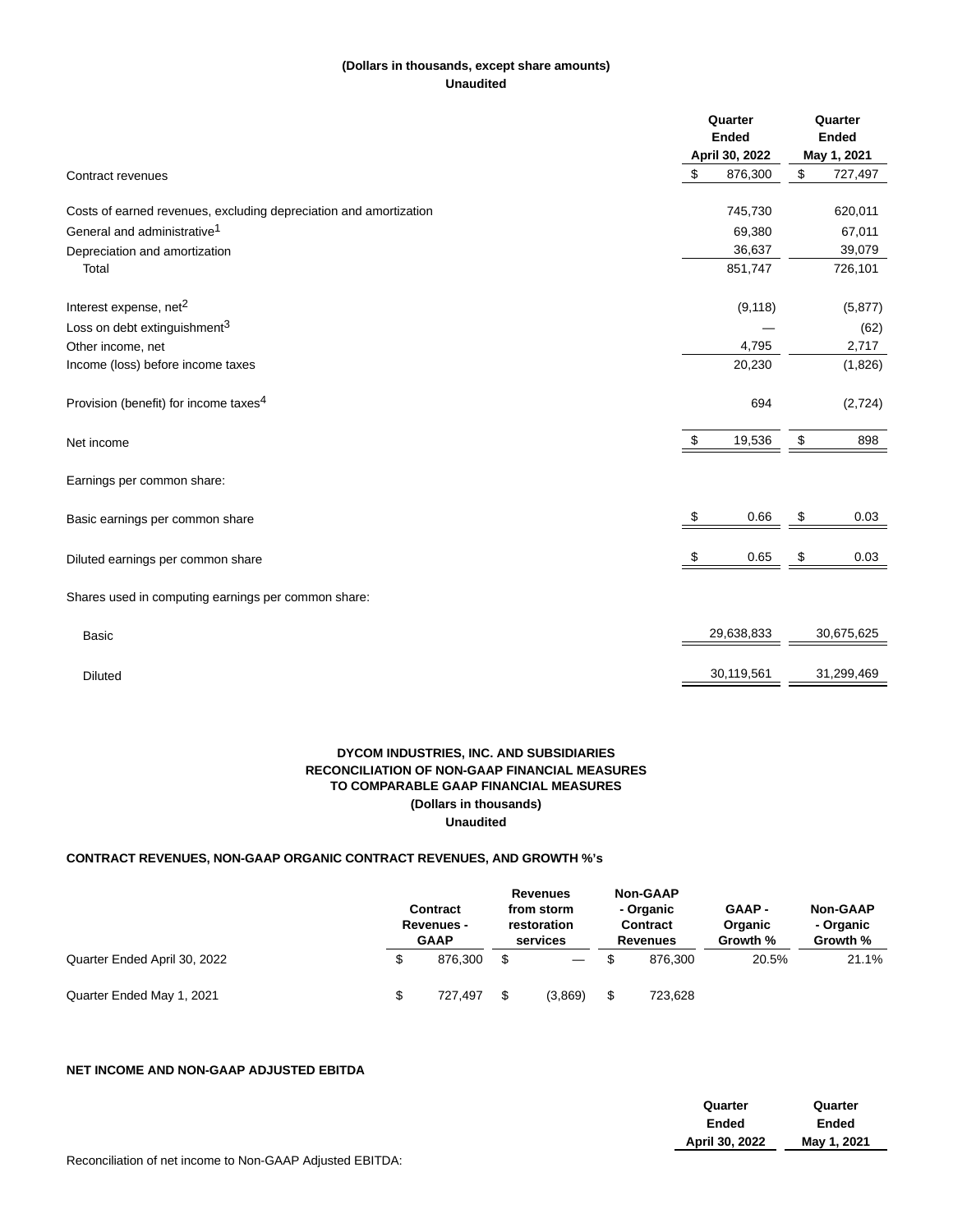| Net income                                                              | \$    | 19.536  | \$   | 898      |
|-------------------------------------------------------------------------|-------|---------|------|----------|
| Interest expense, net                                                   |       | 9.118   |      | 5,877    |
| Provision (benefit) for income taxes                                    |       | 694     |      | (2, 724) |
| Depreciation and amortization                                           |       | 36,637  |      | 39,079   |
| Earnings Before Interest, Taxes, Depreciation & Amortization ("EBITDA") |       | 65,985  |      | 43,130   |
| Gain on sale of fixed assets                                            |       | (5,389) |      | (2,852)  |
| Stock-based compensation expense                                        | 3,128 |         |      | 3.740    |
| Loss on debt extinguishment <sup>3</sup>                                |       |         |      | 62       |
| Non-GAAP Adjusted EBITDA                                                |       | 63.724  |      | 44,080   |
| Non-GAAP Adjusted EBITDA % of contract revenues                         | 7.3%  |         | 6.1% |          |

## **DYCOM INDUSTRIES, INC. AND SUBSIDIARIES RECONCILIATION OF NON-GAAP FINANCIAL MEASURES TO COMPARABLE GAAP FINANCIAL MEASURES (CONTINUED) (Dollars in thousands, except share amounts) Unaudited**

# **NET INCOME, NON-GAAP ADJUSTED NET LOSS, DILUTED EARNINGS PER COMMON SHARE, NON-GAAP ADJUSTED LOSS PER**

## **COMMON SHARE, AND NON-GAAP ADJUSTED DILUTED SHARES**

In fiscal 2022, the Company excluded certain tax impacts from the vesting and exercise of share-based awards when calculating Non-GAAP Adjusted Net Income (Loss). For comparability to other companies in the industry, the Company no longer excludes these tax impacts from its Non-GAAP measures beginning with the results for the first quarter of fiscal 2023. As there are no Non-GAAP adjustments for the first quarter of fiscal 2023, Non-GAAP Adjusted Net Income (Loss) for the quarter ended April 30, 2022 equals GAAP net income (loss).

|                                                                                                 |    | Quarter<br><b>Ended</b><br>May 1, 2021 |  |  |
|-------------------------------------------------------------------------------------------------|----|----------------------------------------|--|--|
| Reconciliation of net income to Non-GAAP Adjusted Net Loss:                                     |    |                                        |  |  |
| Net income                                                                                      | \$ | 898                                    |  |  |
| Pre-Tax Adjustments:                                                                            |    |                                        |  |  |
| Non-cash amortization of debt discount on 2021 Convertible Notes                                |    | 663                                    |  |  |
| Loss on debt extinguishment <sup>3</sup>                                                        |    | 62                                     |  |  |
| Tax Adjustments:                                                                                |    |                                        |  |  |
| Tax impact for the vesting and exercise of share-based awards <sup>5</sup>                      |    | (2,633)                                |  |  |
| Tax impact of pre-tax adjustments                                                               |    | (196)                                  |  |  |
| Total adjustments, net of tax                                                                   |    | (2, 104)                               |  |  |
| Non-GAAP Adjusted Net Loss                                                                      | \$ | (1,206)                                |  |  |
| Reconciliation of diluted earnings per common share to Non-GAAP Adjusted Loss per Common Share: |    |                                        |  |  |
| GAAP diluted earnings per common share                                                          | \$ | 0.03                                   |  |  |
| Adjustment for the vesting and exercise of share-based awards <sup>5</sup>                      |    | (0.09)                                 |  |  |
| Total other adjustments, net of tax                                                             |    | 0.02                                   |  |  |
| Non-GAAP Adjusted Loss per Common Share                                                         | \$ | (0.04)                                 |  |  |
| Shares used in computing Non-GAAP Adjusted Loss per Common Share:                               |    |                                        |  |  |
| <b>GAAP Diluted Shares</b>                                                                      |    | 31,299,469                             |  |  |
| Adjustment for dilutive common stock equivalents <sup>6</sup>                                   |    | (623, 844)                             |  |  |
| Shares used in computing Non-GAAP Adjusted Loss per Common Share                                |    | 30,675,625                             |  |  |
|                                                                                                 |    |                                        |  |  |

Amounts in table above may not add due to rounding.

## **DYCOM INDUSTRIES, INC. AND SUBSIDIARIES RECONCILIATION OF NON-GAAP FINANCIAL MEASURES TO COMPARABLE GAAP FINANCIAL MEASURES (CONTINUED)**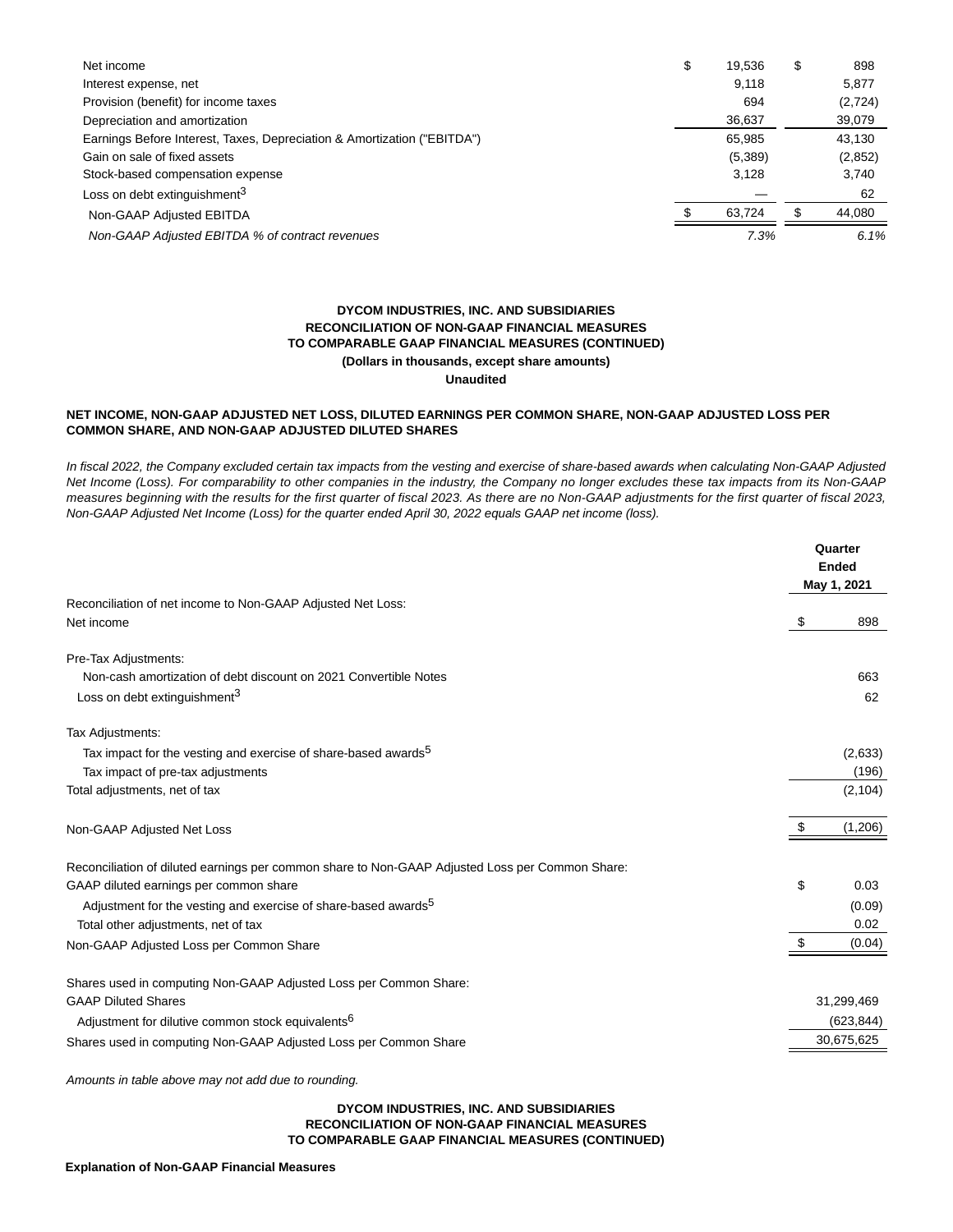The Company reports its financial results in accordance with U.S. generally accepted accounting principles (GAAP). In the Company's quarterly results releases, trend schedules, conference calls, slide presentations, and webcasts, it may use or discuss Non-GAAP financial measures, as defined by Regulation G of the Securities and Exchange Commission. The Company believes that the presentation of certain Non-GAAP financial measures in these materials provides information that is useful to investors because it allows for a more direct comparison of the Company's performance for the period reported with the Company's performance in prior periods. The Company cautions that Non-GAAP financial measures should be considered in addition to, but not as a substitute for, the Company's reported GAAP results. Management defines the Non-GAAP financial measures used as follows:

- Non-GAAP Organic Contract Revenues contract revenues from businesses that are included for the entire period in both the current and prior year periods, excluding contract revenues from storm restoration services. Non-GAAP Organic Contract Revenue change percentage is calculated as the change in Non-GAAP Organic Contract Revenues from the comparable prior year period divided by the comparable prior year period Non-GAAP Organic Contract Revenues. Management believes Non-GAAP Organic Contract Revenues is a helpful measure for comparing the Company's revenue performance with prior periods.
- Non-GAAP Adjusted EBITDA net income before interest, taxes, depreciation and amortization, gain on sale of fixed assets, stock-based compensation expense, and certain non-recurring items. Management believes Non-GAAP Adjusted EBITDA is a helpful measure for comparing the Company's operating performance with prior periods as well as with the performance of other companies with different capital structures or tax rates.
- Non-GAAP Adjusted Net Income (Loss) GAAP net income before the non-cash amortization of the debt discount and the related tax impact, certain tax impacts resulting from vesting and exercise of share-based awards, and certain non-recurring items. Management believes Non-GAAP Adjusted Net Income (Loss) is a helpful measure for comparing the Company's operating performance with prior periods.
- Non-GAAP Adjusted Diluted Earnings (Loss) per Common Share and Non-GAAP Adjusted Diluted Shares Non-GAAP Adjusted Net Income (Loss) divided by Non-GAAP Adjusted Diluted Shares outstanding. Non-GAAP Adjusted Diluted Shares used in the computation of Non-GAAP Adjusted Diluted Earnings (Loss) per Common Share is adjusted for common stock equivalents related to share-based awards in where their effect would be anti-dilutive.

Management excludes or adjusts each of the items identified below from Non-GAAP Adjusted Net Income (Loss) and Non-GAAP Adjusted Diluted Earnings (Loss) per Common Share:

- Non-cash amortization of debt discount on 2021 Convertible Notes The Company's 0.75% convertible senior notes due September 2021 (the "2021 Convertible Notes") were allocated between debt and equity components. The difference between the principal amount and the carrying amount of the liability component of the 2021 Convertible Notes represents a debt discount. The debt discount was amortized over the term of the 2021 Convertible Notes but did not result in periodic cash interest payments. The Company excludes the non-cash amortization of the debt discount from its Non-GAAP financial measures because it believes it is useful to analyze the component of interest expense for the 2021 Convertible Notes that would be paid in cash. The exclusion of the non-cash amortization from the Company's Non-GAAP financial measures provides management with a consistent measure for assessing financial results.
- Loss on debt extinguishment During the quarter ended May 1, 2021, the Company recognized a loss on debt extinguishment of \$0.1 million in connection with the amendment and restatement of its credit agreement maturing in April 2026. Management believes excluding the loss on debt extinguishment from the Company's Non-GAAP financial measures assists investors' overall understanding of the Company's current financial performance and provides management with a consistent measure for assessing the current and historical financial results.
- Tax impact of the vesting and exercise of share-based awards In fiscal 2022, the Company excluded certain tax impacts resulting from the vesting and exercise of share-based awards. For comparability to other companies in the industry, the Company no longer excludes these tax impacts from its Non-GAAP measures beginning with the results for the first quarter of fiscal 2023.
- Tax impact of pre-tax adjustments The tax impact of pre-tax adjustments reflects the Company's estimated tax impact of specific adjustments and the effective tax rate used for financial planning for the applicable period.

## **Notes**

<sup>1</sup> Includes stock-based compensation expense of \$3.1 million and \$3.7 million for the quarters ended April 30, 2022 and May 1, 2021, respectively.